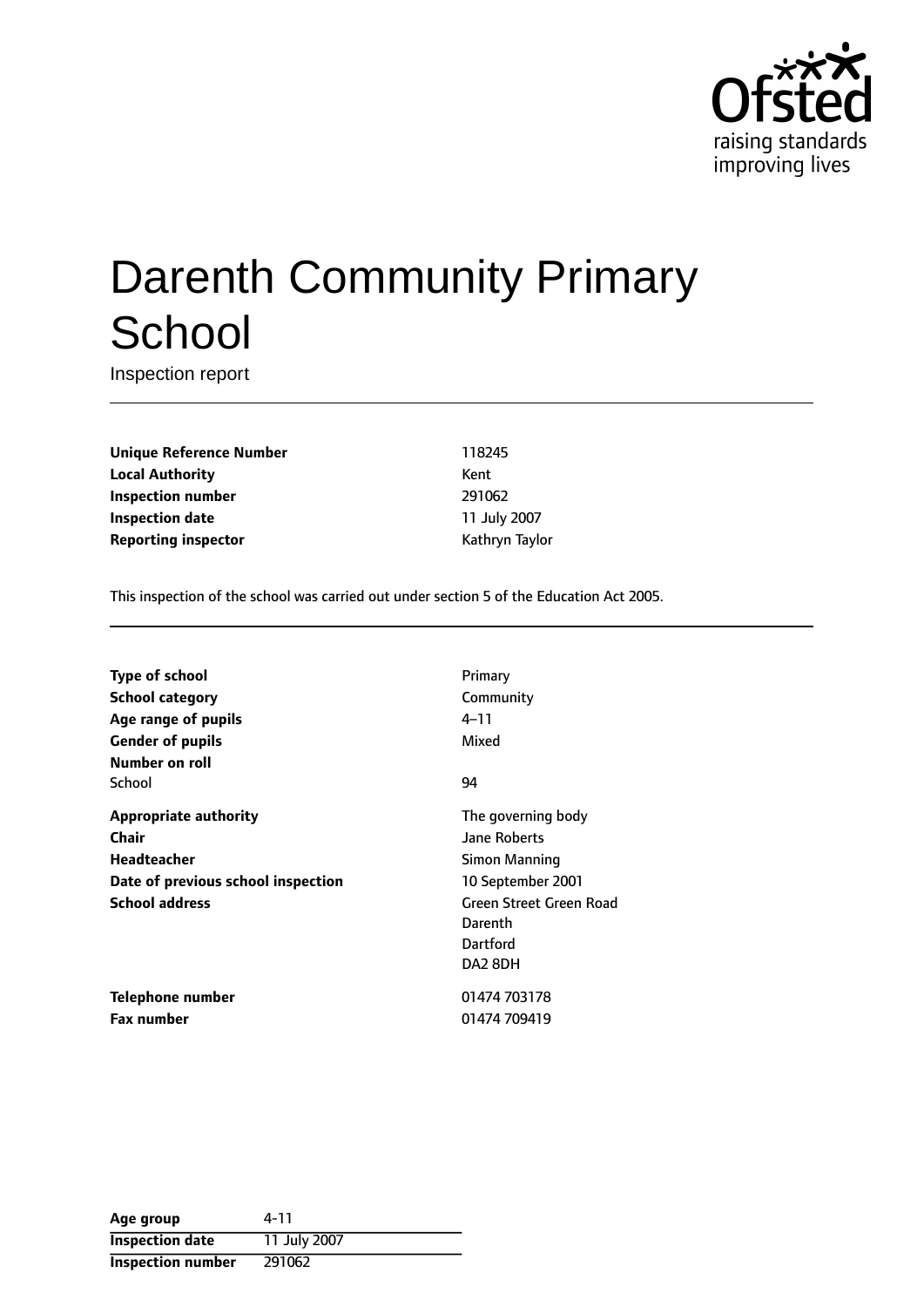.

© Crown copyright 2007

#### Website: www.ofsted.gov.uk

This document may be reproduced in whole or in part for non-commercial educational purposes, provided that the information quoted is reproduced without adaptation and the source and date of publication are stated.

Further copies of this report are obtainable from the school. Under the Education Act 2005, the school must provide a copy of this report free of charge to certain categories of people. A charge not exceeding the full cost of reproduction may be made for any other copies supplied.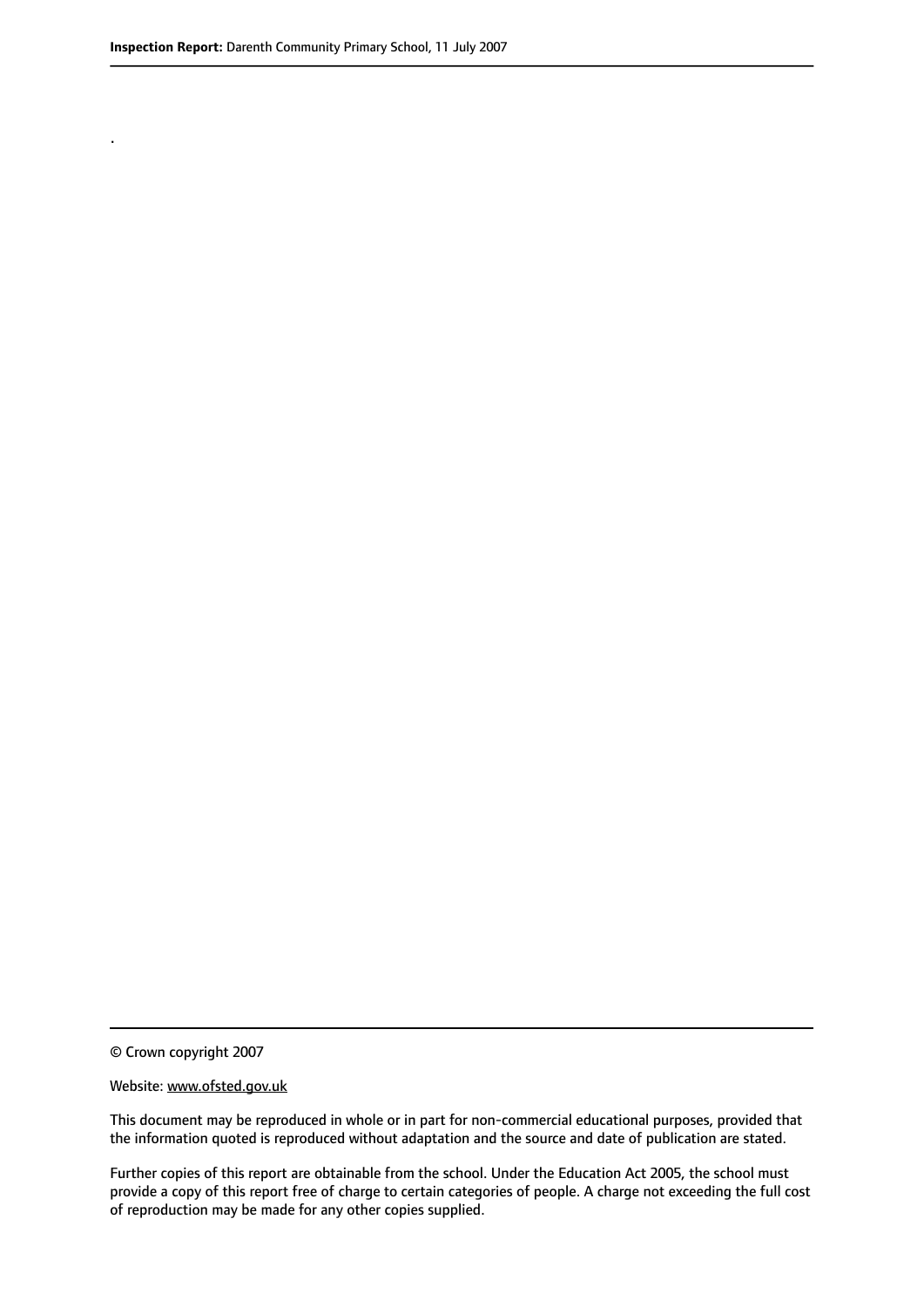# **Introduction**

The inspection was carried out by two Additional Inspectors.

## **Description of the school**

In this smaller than average school, the proportion of pupils identified as having learning difficulties and/or disabilities is above average. Almost all pupils are White British and speak English as their first language. The number of pupils entitled to free school meals is above average.

# **Key for inspection grades**

| Grade 1 | Outstanding  |
|---------|--------------|
| Grade 2 | Good         |
| Grade 3 | Satisfactory |
| Grade 4 | Inadequate   |
|         |              |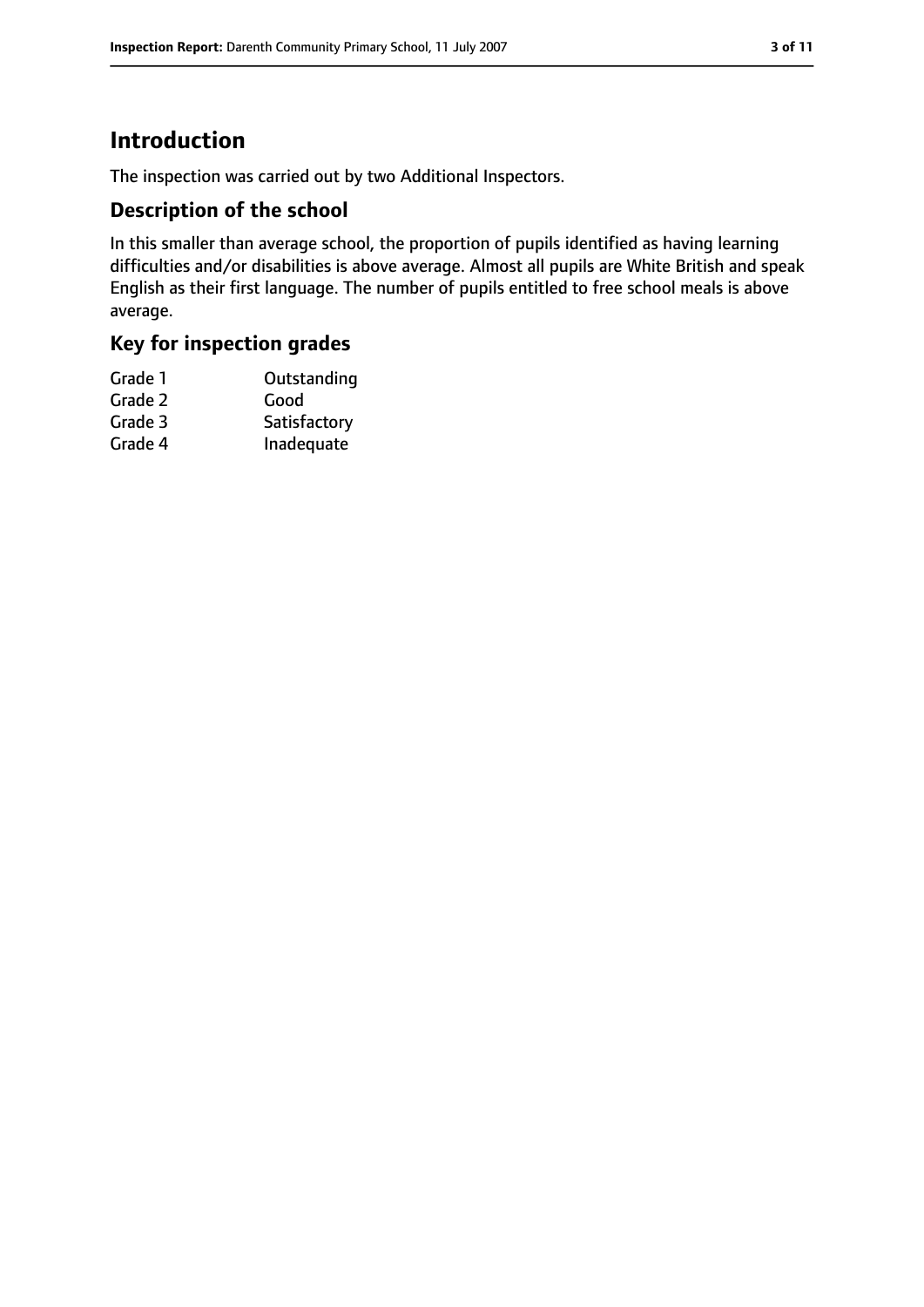# **Overall effectiveness of the school**

#### **Grade: 3**

The school's overall effectiveness is satisfactory; this is agreed by senior leaders in the school and inspectors. There is a strong family ethos and the school is a happy, harmonious community. Staff work well with parents, carers, the network of schools and external agencies. Parents support their children's education well and have positive views of it. Typical comments include: 'I have been delighted with the progress that both my children have made since attending this school.'

Achievement and standards are satisfactory. Pupils' progress has not been consistent year on year, but standards and progress have improved in recent years, especially in mathematics and science. The school has rightly identified the need to raise standards in English further, especially in writing. Because standards in English and mathematics at the end of Year 2 have been well below average, pupils have had a lot of catching up to do in order to meet the challenging targets set for them at the end of Year 6, and attain standards close to those expected.

The curriculum is satisfactory and strengthened by a good range of after-school clubs, but it also has some weaknesses. Not enough has been done to ensure that it is planned to accommodate the wide age span of pupils in the classes, and so ensure that all receive the curriculum that they should. Foundation Stage provision is satisfactory. It enables children to settle into school well and develop good social skills. The school has worked determinedly to strengthen teaching. Teaching and learning are now satisfactory and some teaching is good. Better mathematics and science teaching are helping to improve standards.

Pupils' personal development and their spiritual, moral, social and cultural development are good. Pupils enjoy school, behave well, and develop maturity and good relationships. Care, guidance and support are satisfactory overall. Pastoral care is good, which ensures pupils are well cared for, kept safe and encouraged to eat healthily and take regular exercise. Leadership and management are satisfactory. The headteacher maintains the positive ethos and ensures the school runs smoothly. Since the last inspection, he has been successful in bringing about improvements in teaching and in pupils' behaviour and attitudes to learning with a consequent rise in standards. Not enough has been done to extend subject leaders' roles in developing and checking work in their subjects. This limits their understanding of the improvements needed, such asthose to the curriculum, and the extent to which they are able to contribute to improving the quality of the school's self-evaluation and development planning.

## **What the school should do to improve further**

- Raise standards in English, especially in writing.
- Ensure that the curriculum is planned to meet the needs of pupils of different ages in the mixed classes and that, over time, they receive the curriculum they should.
- Improve subject leaders' roles in developing, checking and evaluating teaching, learning and pupils' progress, so that they are clear about the strengths and weaknesses, and can plan improvements.

# **Achievement and standards**

#### **Grade: 3**

The school does not have a precise overview of the trends and strengths and weaknesses in the attainment of pupils when they start school. Data for the last two years show a wide spread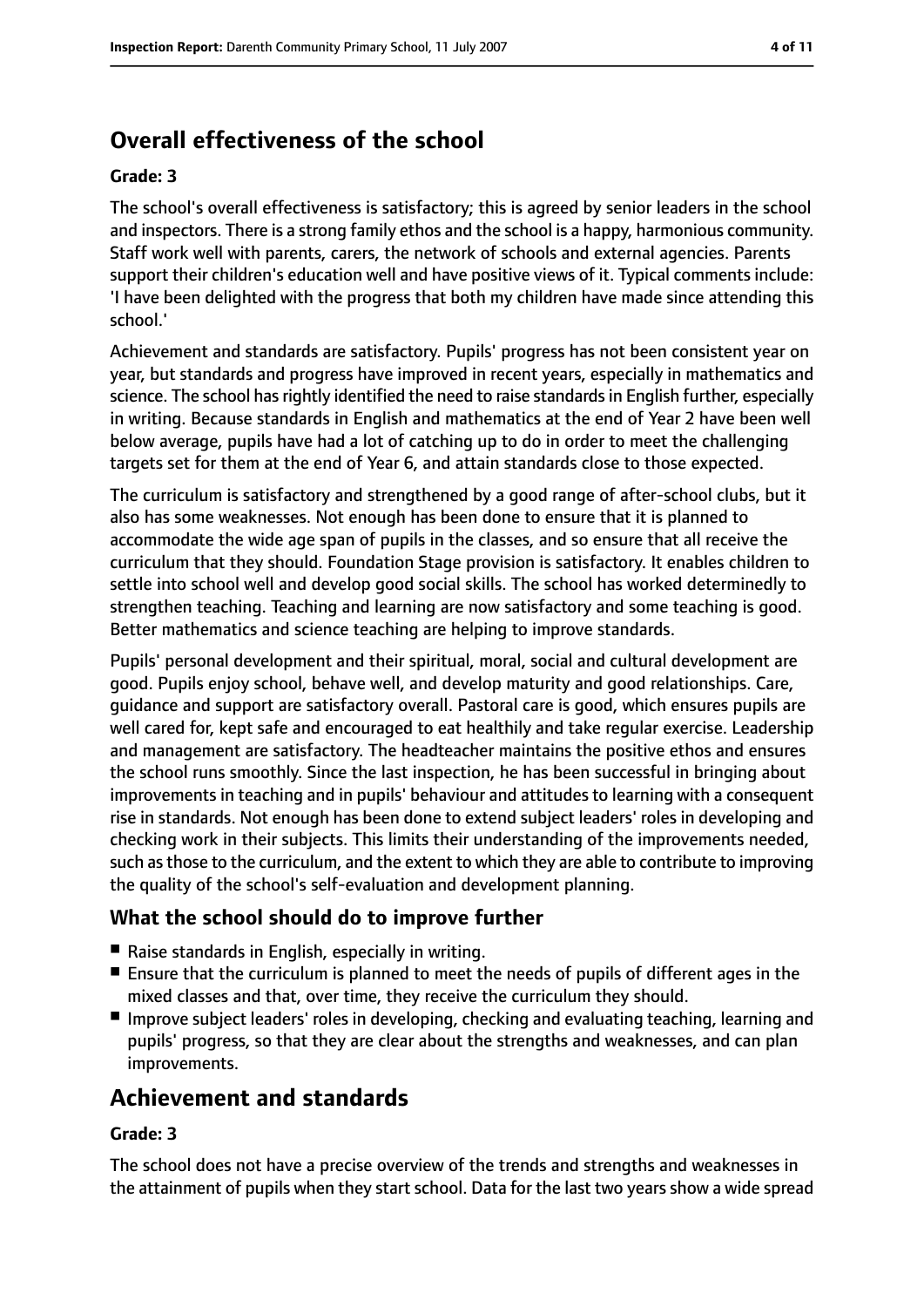of attainment by the end of Reception and marked variations in standards across the different areas of learning. The school has done little to clarify the extent to which these differences arise from variations in overall Foundation Stage provision, or to differences in children's prior attainments.

Standards at the end of Year 2 have improved significantly in the past two years, as a result of improvements to teaching and provision. They are now broadly average in mathematics and science, but remain low in English. By the end of Year 6, science standards are above average, while those in English and mathematics are slightly below, but not significantly below average. All pupils, including those with learning difficulties and/or disabilities, make satisfactory progress overall during their time at the school. However, progress has not been consistent each year, mainly due to variations in teaching. Pupils' progress accelerates at the top of the school because teaching and learning are good, resulting in consistently good achievement at Key Stage 2 over the past three years.

# **Personal development and well-being**

#### **Grade: 2**

In lessons, pupils behave well, show good attitudes to learning and concentrate well. Lunchtime is an important social occasion, and relationships and pupils' behaviour in the dining hall are excellent. Pupils are polite and helpful. They develop maturity and willingly undertake responsibilities around the school, for example, as school councillors and members of the school forum. Older pupils take particularly good care of younger ones and play an important role in helping the school to run smoothly. They say they find school rules helpful in creating a happy school. Pupils have a sound and developing understanding of healthy lifestyles, through work towards Healthy Schools Status. They benefit from good opportunities to take part in physical activities in lessons, break-times and through good participation in after-school clubs. Links with business and other enterprising activities help pupils to prepare soundly for their future economic well-being. Although still below average, attendance has improved well in recent years because the school is doing as much as it can to ensure parents understand the importance of regular attendance and punctuality.

# **Quality of provision**

#### **Teaching and learning**

#### **Grade: 3**

Teaching and learning are satisfactory. Both have improved in recent times, which is the main reason for the rise in standards in science and mathematics. Teaching is sometimes good, and better, especially for pupils in Years 5 and 6. General strengths lie in the clear explanations teachers give and in their positive relationships with pupils. Good classroom organisation is maintained and pupils are well managed. Skilled teaching assistants are deployed well to support learning. Weaker elements of some of the teaching relate to a lack of pace and challenge in parts of some lessons, especially where teachers' planning is not sufficiently detailed to take account of different age groups. In some cases it describes what pupils will do, rather than what they are expected to learn.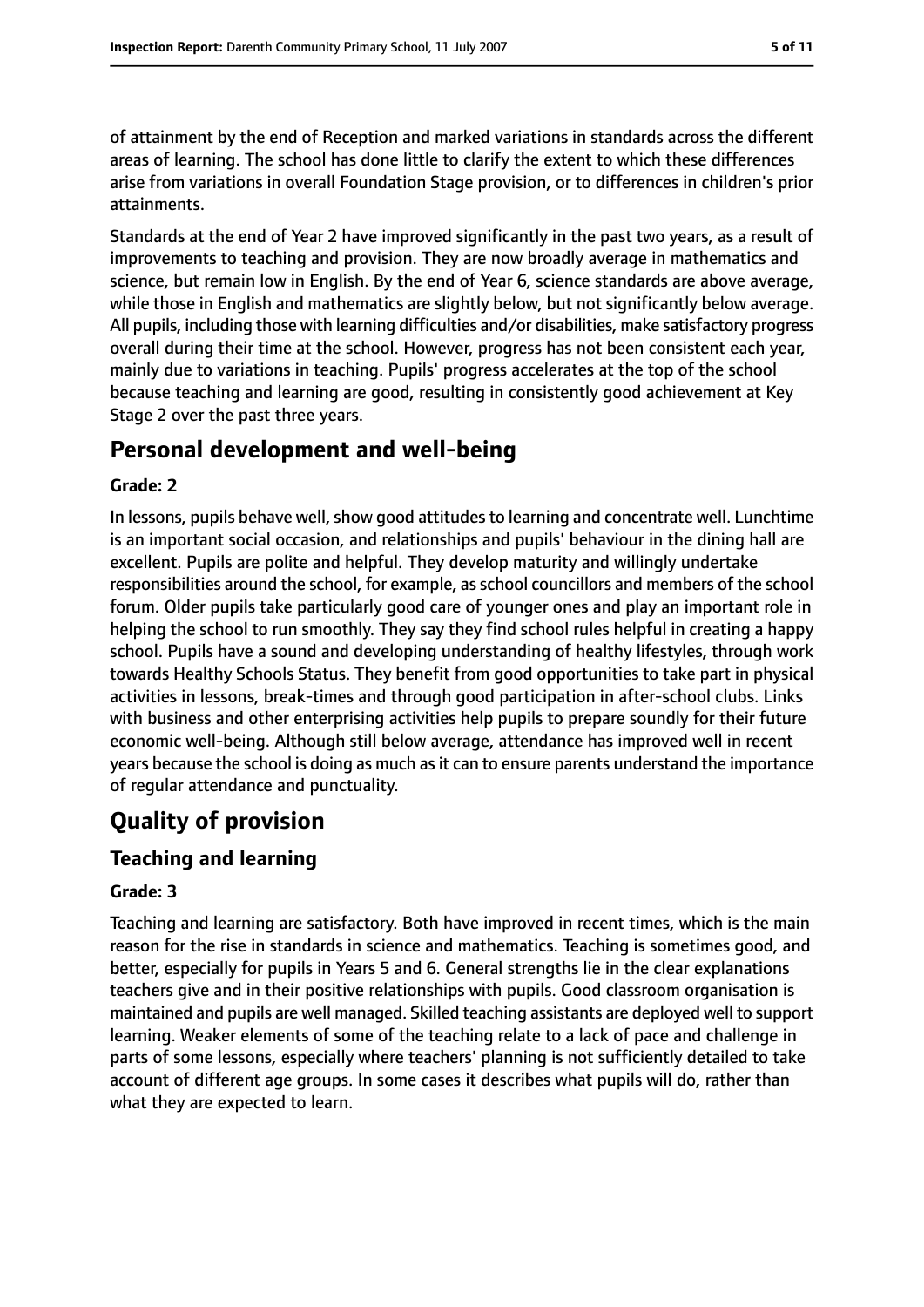## **Curriculum and other activities**

#### **Grade: 3**

The curriculum is satisfactory and meets statutory requirements. In the mixed Reception and Year 1 class, Reception children have access to work in each of the six areas of learning. In Key Stages 1 and 2, there is a good focus on developing the basic skills. Good improvements to mathematics and science provision, and focused intervention programmes, have been successful in raising standards at the end of Years 2 and 6. The school has rightly made the decision to revisit and strengthen English provision, including the way that pupils' skills in reading and writing are applied and developed through work in other subjects. A weakness in the overall curriculum is that not enough account has been taken of the mixed year groups. The number of pupils in each year group is small and varies each year. This requires ever-changing arrangements to the way that pupils are grouped into classes. Not enough attention has been given to ensuring that the work and topics subsequently planned each year take account of pupils' varying ages, prior learning and skills.

Some interesting and challenging curricular enrichment is provided. This includes special whole-school themed weeks, such as those on flight and the Romans, and a number of visits to places of interest. Pupils also take part in a good number and range of after-school clubs, including a popular go-cart club for older pupils.

## **Care, guidance and support**

#### **Grade: 3**

Care, guidance and support are satisfactory. Personal support for pupils is good, including that for pupils who are particularly vulnerable. Good systems are in place to help pupils settle into school and to approach the transfer to secondary school confidently. This is supported by good links with parents and external agencies. Pupils are well supervised and cared for. They learn how to stay safe. They say that they feel confident to approach a member of staff if they have any problems, and that rare incidents of bullying are dealt with promptly. Checks on staff and risk assessments take place regularly. Pupils receive some guidance about how to improve their work through marking and individual targets, but there is scope to strengthen this further. The school does not do enough to identify promptly those pupils who need extra support when they are lower down in the school, in the Foundation Stage and Key Stage 1, for example.

# **Leadership and management**

#### **Grade: 3**

Leadership and management are satisfactory and provide the school with a sound capacity for further improvement. The headteacher knows pupils and families well, and understands their needs. More recently, he has maintained staff morale during some difficult times. Clear and effective management systems enable the school to run smoothly on a day-to-day basis, and ensure that all staff are kept informed and consulted.

Staff training, along with the headteacher's formal monitoring of lessons, has enabled the school to strengthen teaching and tackle some unsatisfactory aspects. Checking lessons and pupils' finished work is, however, not regular enough to consistently pinpoint strengths and identify where improvement is needed. This is to a large extent because senior teachers and subject leaders are not sufficiently involved in the monitoring process. This weakness also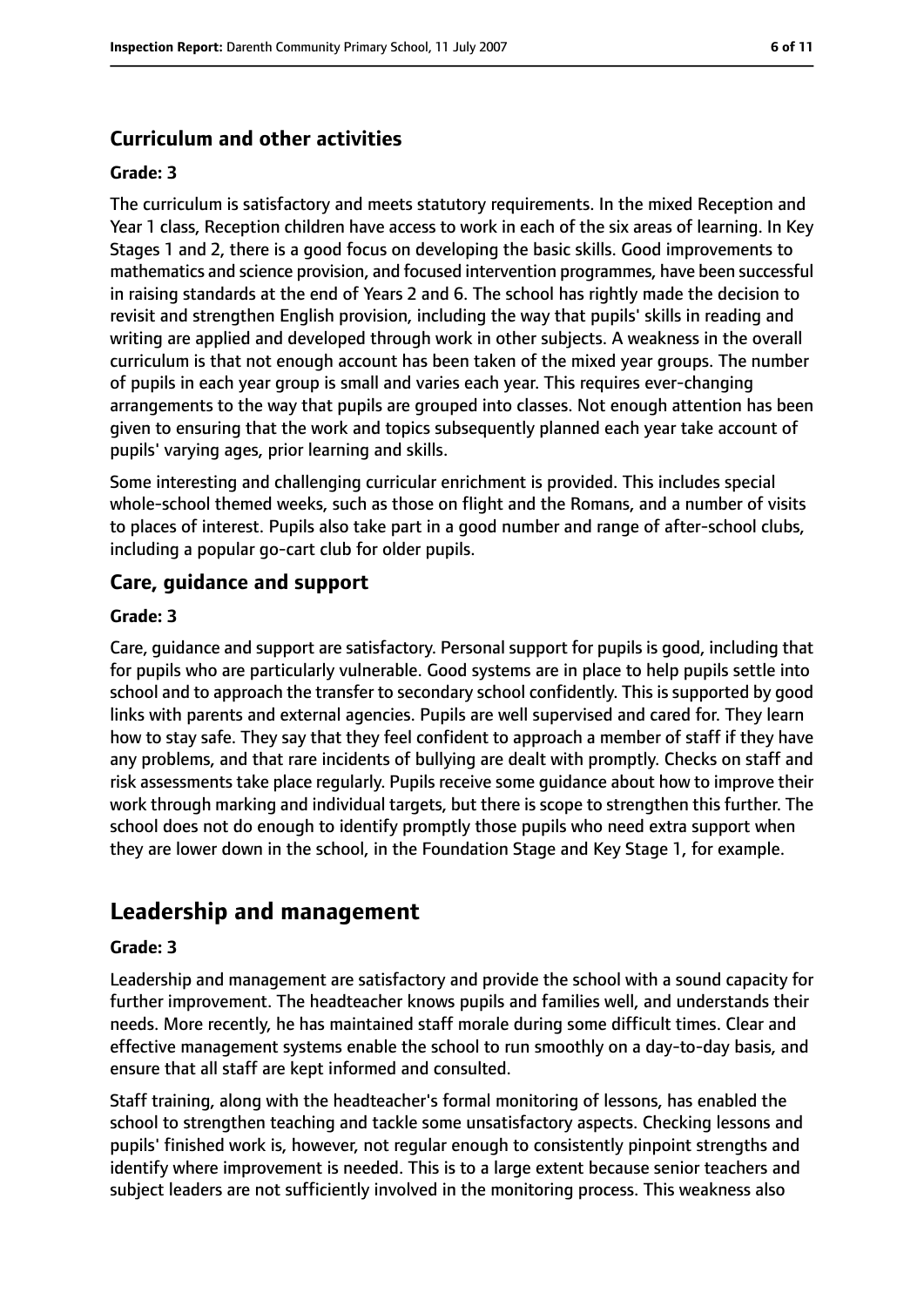points to why some priorities identified in the school development plan are not clearly linked to actions to improve standards and progress.

The school is carrying forward a considerable budget surplus, well in excess of that recommended; however the school is now using its surplus budget to increase its staffing ratio. Governance is satisfactory. Governors, led by a knowledgeable and active chair, are increasingly involved in the school and very supportive of it.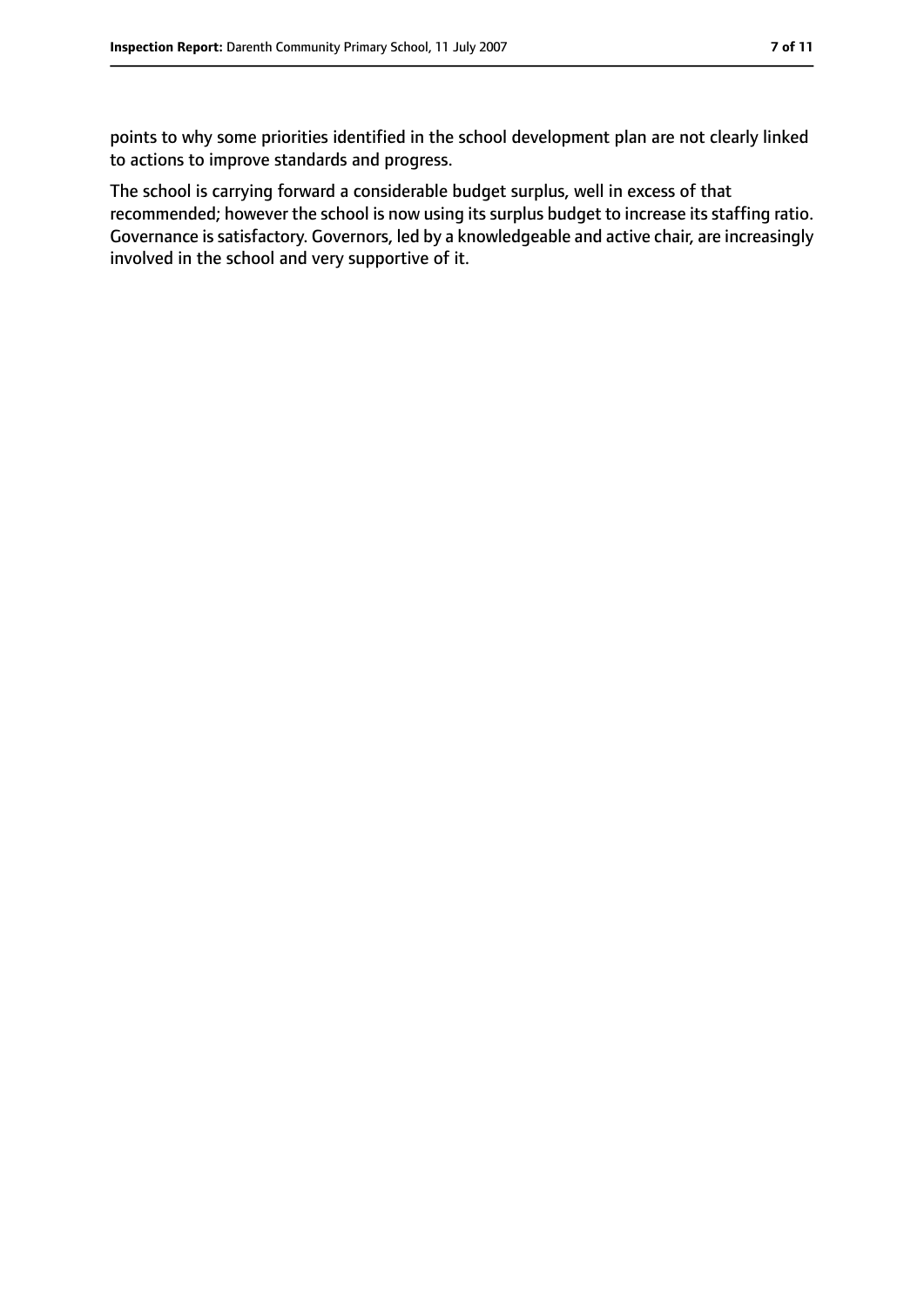**Any complaints about the inspection or the report should be made following the procedures set out in the guidance 'Complaints about school inspection', which is available from Ofsted's website: www.ofsted.gov.uk.**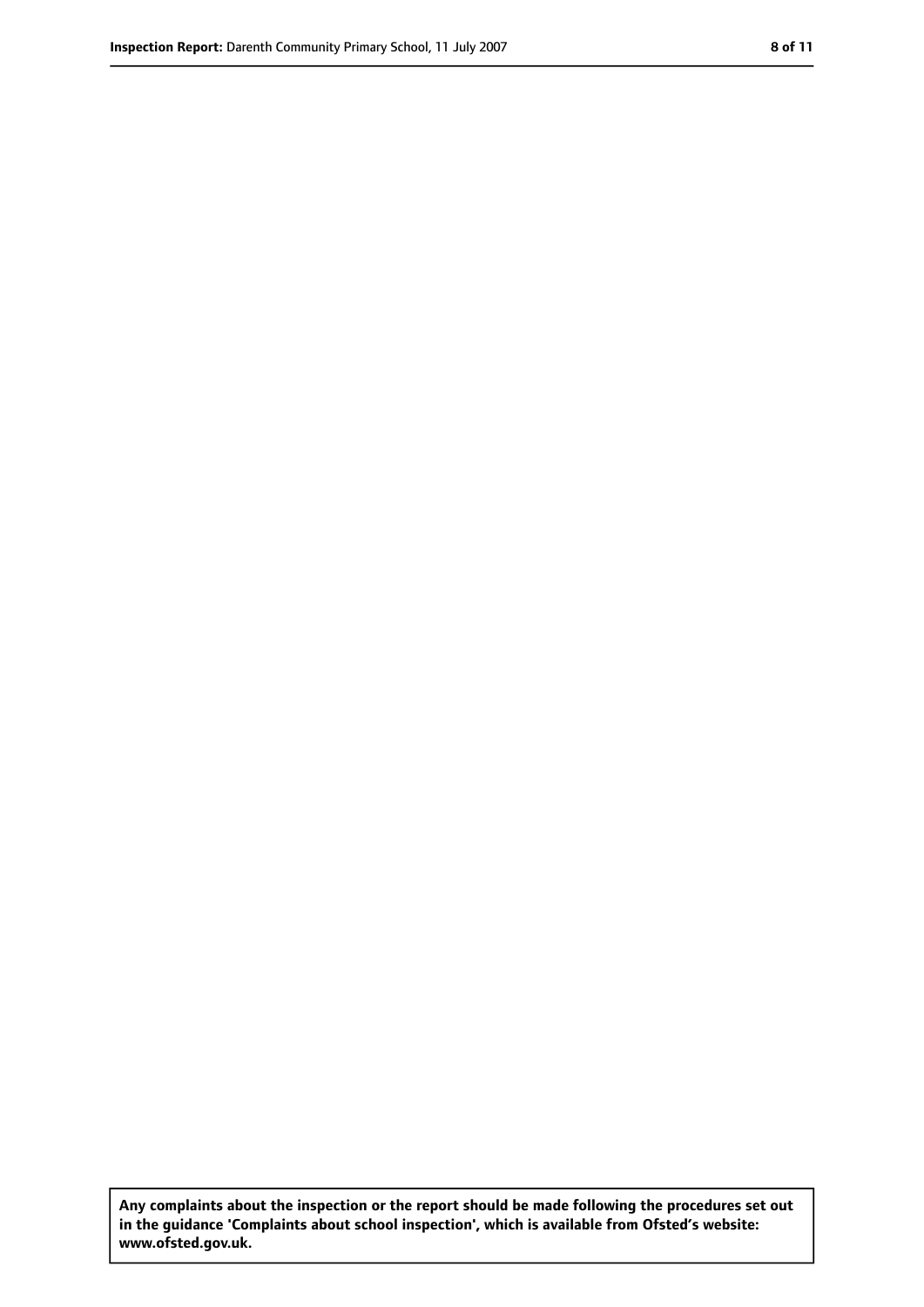#### **Annex A**

# **Inspection judgements**

| Key to judgements: grade 1 is outstanding, grade 2 good, grade 3 satisfactory, and grade 4 $\,$ | <b>School</b>  |
|-------------------------------------------------------------------------------------------------|----------------|
| inadequate                                                                                      | <b>Overall</b> |

## **Overall effectiveness**

| How effective, efficient and inclusive is the provision of education, integrated<br>care and any extended services in meeting the needs of learners? |     |
|------------------------------------------------------------------------------------------------------------------------------------------------------|-----|
| How well does the school work in partnership with others to promote learners'<br>well-being?                                                         |     |
| The quality and standards in the Foundation Stage                                                                                                    |     |
| The effectiveness of the school's self-evaluation                                                                                                    |     |
| The capacity to make any necessary improvements                                                                                                      |     |
| Effective steps have been taken to promote improvement since the last<br>inspection                                                                  | Yes |

## **Achievement and standards**

| How well do learners achieve?                                                                               |  |
|-------------------------------------------------------------------------------------------------------------|--|
| The standards <sup>1</sup> reached by learners                                                              |  |
| How well learners make progress, taking account of any significant variations between<br>groups of learners |  |
| How well learners with learning difficulties and disabilities make progress                                 |  |

## **Personal development and well-being**

| How good is the overall personal development and well-being of the<br>learners?                                  |  |
|------------------------------------------------------------------------------------------------------------------|--|
| The extent of learners' spiritual, moral, social and cultural development                                        |  |
| The behaviour of learners                                                                                        |  |
| The attendance of learners                                                                                       |  |
| How well learners enjoy their education                                                                          |  |
| The extent to which learners adopt safe practices                                                                |  |
| The extent to which learners adopt healthy lifestyles                                                            |  |
| The extent to which learners make a positive contribution to the community                                       |  |
| How well learners develop workplace and other skills that will contribute to<br>their future economic well-being |  |

## **The quality of provision**

| How effective are teaching and learning in meeting the full range of the<br>learners' needs?          |  |
|-------------------------------------------------------------------------------------------------------|--|
| How well do the curriculum and other activities meet the range of needs<br>and interests of learners? |  |
| How well are learners cared for, guided and supported?                                                |  |

 $^1$  Grade 1 - Exceptionally and consistently high; Grade 2 - Generally above average with none significantly below average; Grade 3 - Broadly average to below average; Grade 4 - Exceptionally low.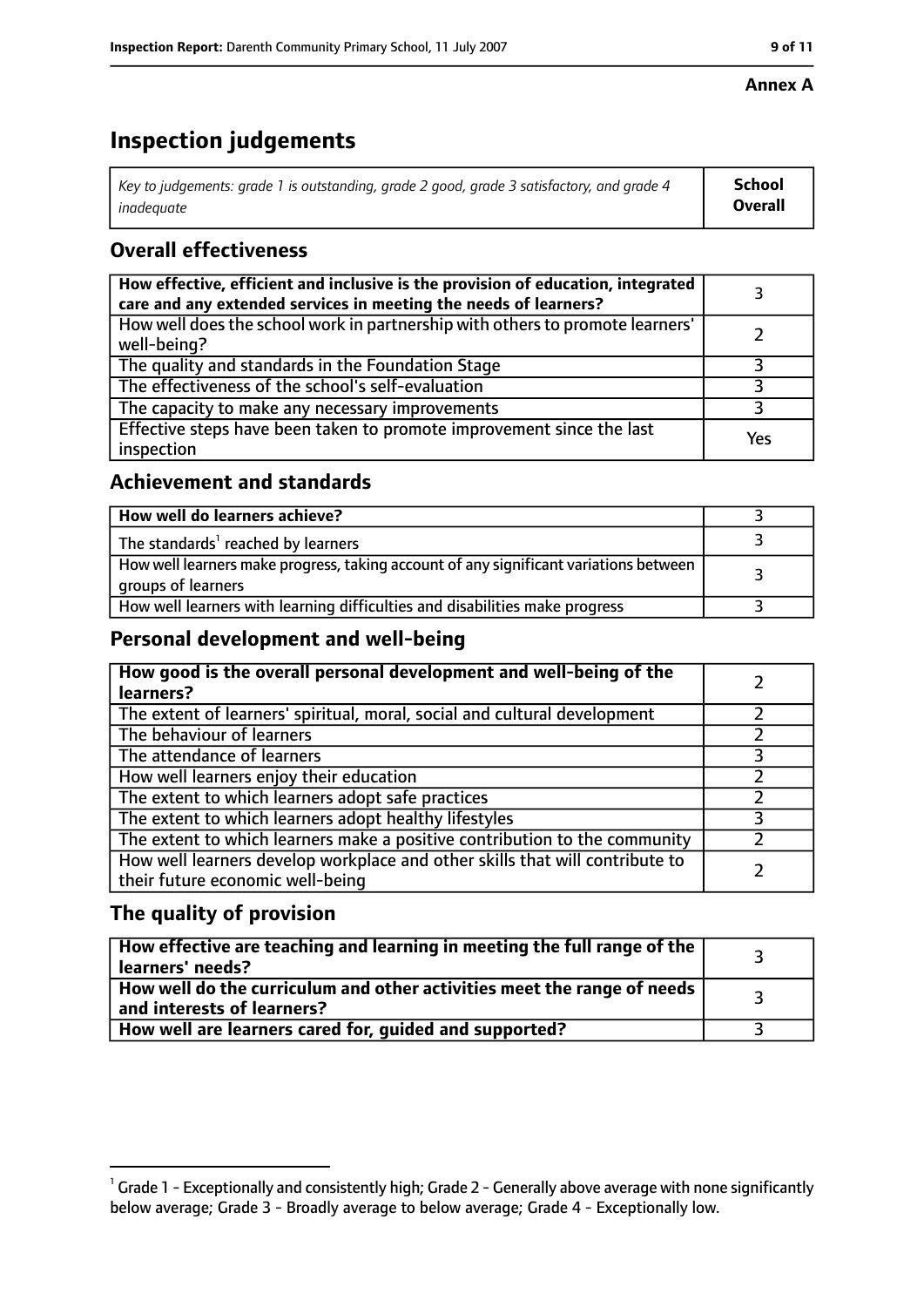#### **Annex A**

# **Leadership and management**

| How effective are leadership and management in raising achievement<br>and supporting all learners?                                              | 3         |
|-------------------------------------------------------------------------------------------------------------------------------------------------|-----------|
| How effectively leaders and managers at all levels set clear direction leading<br>to improvement and promote high quality of care and education | 4         |
| How effectively performance is monitored, evaluated and improved to meet<br>challenging targets                                                 | 3         |
| How well equality of opportunity is promoted and discrimination tackled so<br>that all learners achieve as well as they can                     |           |
| How effectively and efficiently resources, including staff, are deployed to<br>achieve value for money                                          | 3         |
| The extent to which governors and other supervisory boards discharge their<br>responsibilities                                                  | 3         |
| Do procedures for safequarding learners meet current government<br>requirements?                                                                | Yes       |
| Does this school require special measures?                                                                                                      | <b>No</b> |
| Does this school require a notice to improve?                                                                                                   | No        |